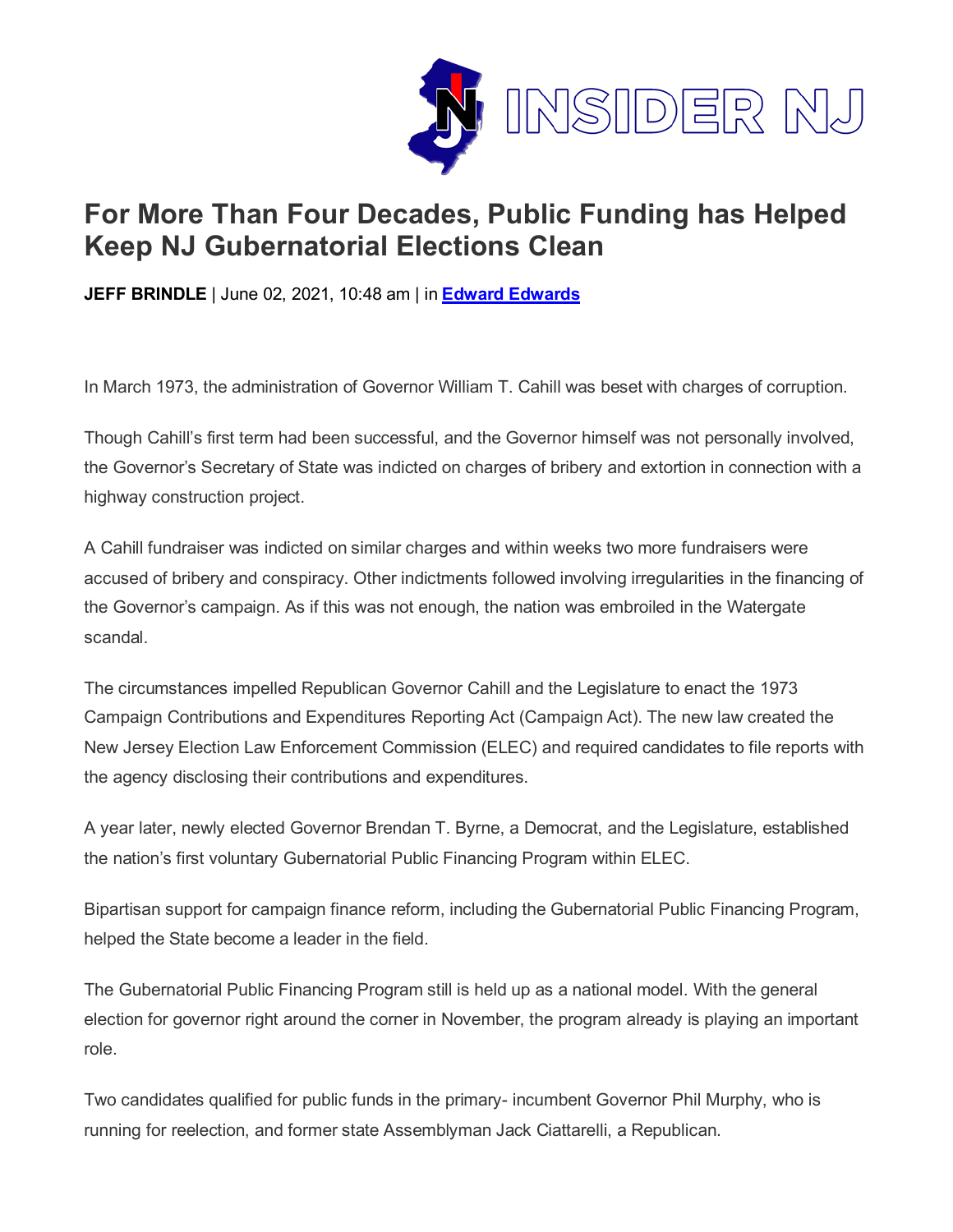The \$8.5 million in public funds already received by the two candidates is more than the \$6.7 million received by four candidates during the entire primary in 2017. Each is eligible to receive up to \$4.6 million in this year's primary.

Governor Murphy, unopposed in the Primary, is expected to participate in the program in the fall. There are four candidates vying for the Republican nomination: Ciattarelli, Hirsh Singh, Phil Rizzo, and Brian Levine. The winner is expected to participate as well.

As noted above, New Jersey became the first state to enact a Gubernatorial Public Financing Program, which matches every one dollar raised privately with two public dollars. Established when the Campaign Act was amended in 1974, the program at first applied only to the general election of 1977.

The Campaign Act was amended again in 1980 to include the gubernatorial primary election as well.

The twin goals of the program are to allow qualified candidates of limited means to run for governor and to eliminate undue influence from the process. ELEC set forth a third goal, albeit informal: to protect public funds by distributing public dollars prudently.

Since the general election of 1977, about \$145 million in public funds have been distributed to 78 qualified candidates for governor, 38 Republicans and 37 Democrats. The amount of money provided to candidates since 1977 comes to little more than \$5 per votes cast, a bargain considering New Jersey's gubernatorial elections have been scandal free.

Throughout its history, the program has been partially funded by the State income tax check-off program. This provision allows taxpayers to choose to contribute one dollar to the program by checking a box on their State income tax form.

From its inception, the program contained contribution limits, expenditure limits, a qualification threshold, and a public funds cap. For several years following the first publicly funded contest, the various thresholds and limits were not adjusted for inflation, threatening the viability of the program.

An ELEC report published in June 1988 recommended that the various limits and thresholds be adjusted to account for inflation.

The Legislature in 1989 agreed, adjusting the limits and thresholds applicable to the 1993 contests for governor. The adjustments, to be made over each successive four-year period following 1993, were to be calculated by a unique campaign cost index formula created by ELEC.

The program has remained viable ever since, with contribution and expenditure limits adjusted to account for campaign related inflation. The qualifying threshold and public funds cap are adjusted for inflation as well.